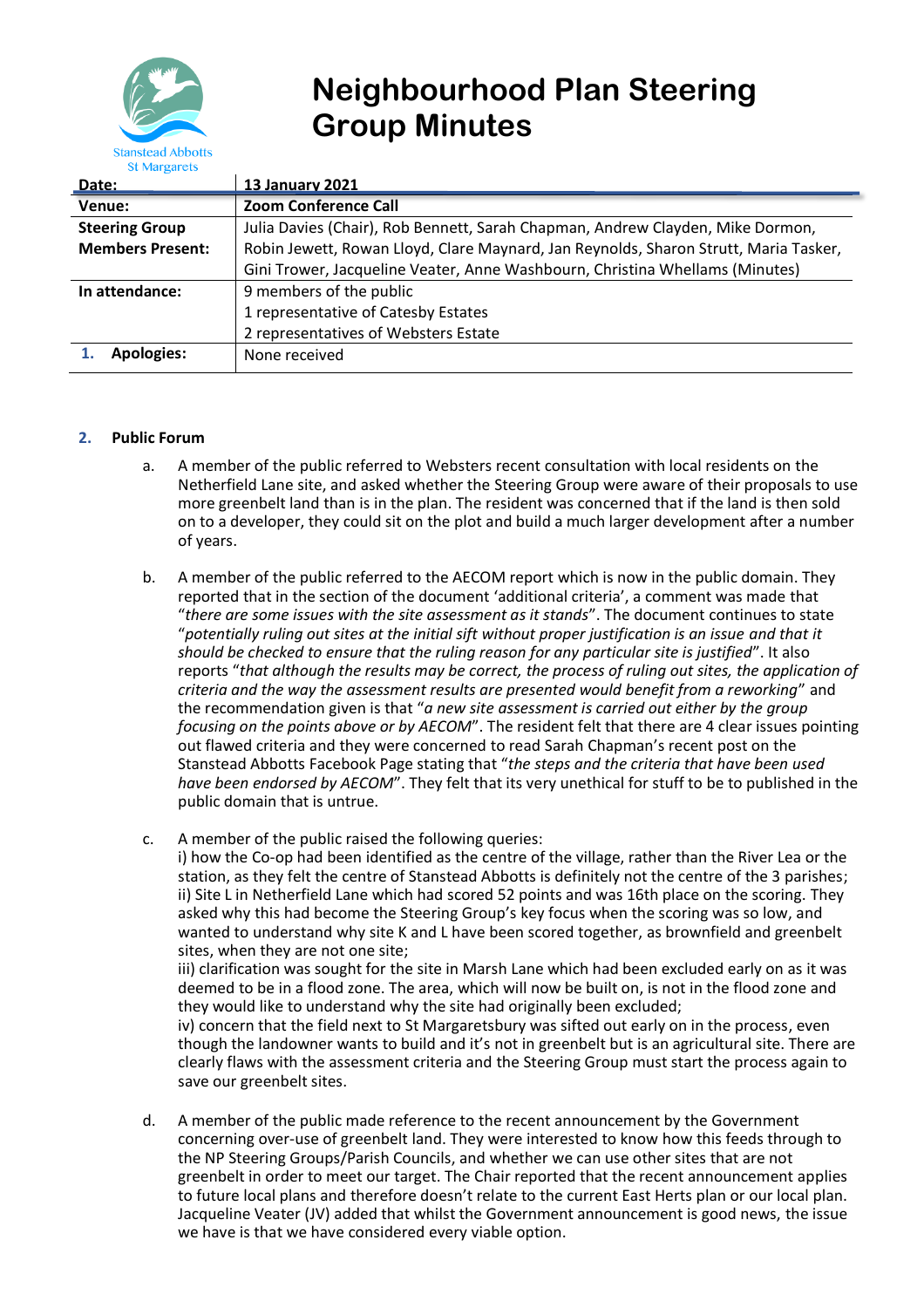### **3. Minutes of the Last Meeting and Matters Arising**

- a. The minutes of the last meeting were agreed.
- b. Item 3c) and the first question of the public forum were discussed concerning Netherfield Lane. Originally the larger area had been included within the plan but this was reduced because there were concerns about taking too much greenbelt land. The Steering Group had felt that the boundary needed to be quite tight in order to not exceed our guidelines of 60 units and would look favourably at extending the site if it was clearly for the purposes of additional landscaping and screening of existing houses. The Housing Policy will take into account feedback from the Parish Council, but it should be noted that these are guidelines only and we do not have the power to force developers to stick to a number given.
- c. Nic Fuselli (NF) of Websters was invited to clarify further. He explained that Websters are not looking to build additional houses by having a larger release of the area from the greenbelt and that they want to create a showcase landscaped environment that befits the end of the village. If the release of land is too small then it will compact the development significantly. If they can release what they asked for originally in the response to call for sites, they can place some large buffered areas between Netherfield Lane, residents and the development itself, and the same for the residents at the back of the Roydon Road and the Almshouses, where Baesch Trust are likely to build a horseshoe development in keeping with the existing listed buildings. Websters also own the land the other side of the brownfield site (the industrial area on the left of Netherfield Lane) and land beyond that which is currently rented out for grazing with no plans to release that from the greenbelt. They are considering, for that land, the planting of additional trees and what they can do in environmental terms to reduce their carbon footprint, and then in terms of the future, what they need to do to assist with deforestation and various other factors. Their focus is very much 'more land does NOT mean more houses' and are led by a number of circumstances which dictate the number of houses and the quantity of bedrooms. On the larger site, they are able to accommodate a high percentage of affordable homes - around 40% - with 24 houses out of 60, and for the remaining 36 private homes, they are governed by whether they are 2, 3 or 4 bed homes. In theory, a developer could sit on land but there would be conditions to the sale that require them to fulfil the obligations to the Webster family.
- d. He continued to explain that there is an organisation within the Webster family called the David Webster Charitable Trust – the lighting and property businesses make annual contributions into that trust and fund it fully. The trust has just bought some land in Bedfordshire for the Woodland Trust to plant 40,000 trees and David Webster, the owner of the lighting business, is ensuring ecological issues, environmental issues and renewable energies remain high within their corporate virtues. Websters are due to release some plans that are being put together on the website [www.netherfieldlane.co.uk](http://www.netherfieldlane.co.uk/) and will show visual representations as to what they are looking to achieve. They are working towards a partnership with developers to ensure that they don't overwrite what Websters have put together, and will commit them to the local NP and the local PC. Profit is not the primary motive and they are working towards leaving a legacy for David Webster and for the village, and to ensure what is created is attractive and is not the normal bolton extension that is normally seen. Nothing is cast in stone but to the extent of how they can control it, they will not appoint a developer who will not work with them. They are governed by legislation and can't change it arbitrarily, so are trying to work hard to find something that works for residents.

#### **4. The situation with the Parish Councils and Moving Forward with the Plan**

- a. The Chair explained that following the three Parish Councils meeting, there had been a follow up meeting to talk through the necessary change to the criteria and to the housing sites, as recommended by AECOM.
- b. Two Parish Councils were happy to agree to the changes, one of which included the removal of the site behind St Andrew's church. One Parish Council did not approve removal of the site or the new criteria and therefore means that we are continuing with the old criteria until a resolution can be found for all three Parish Council's to be in agreement.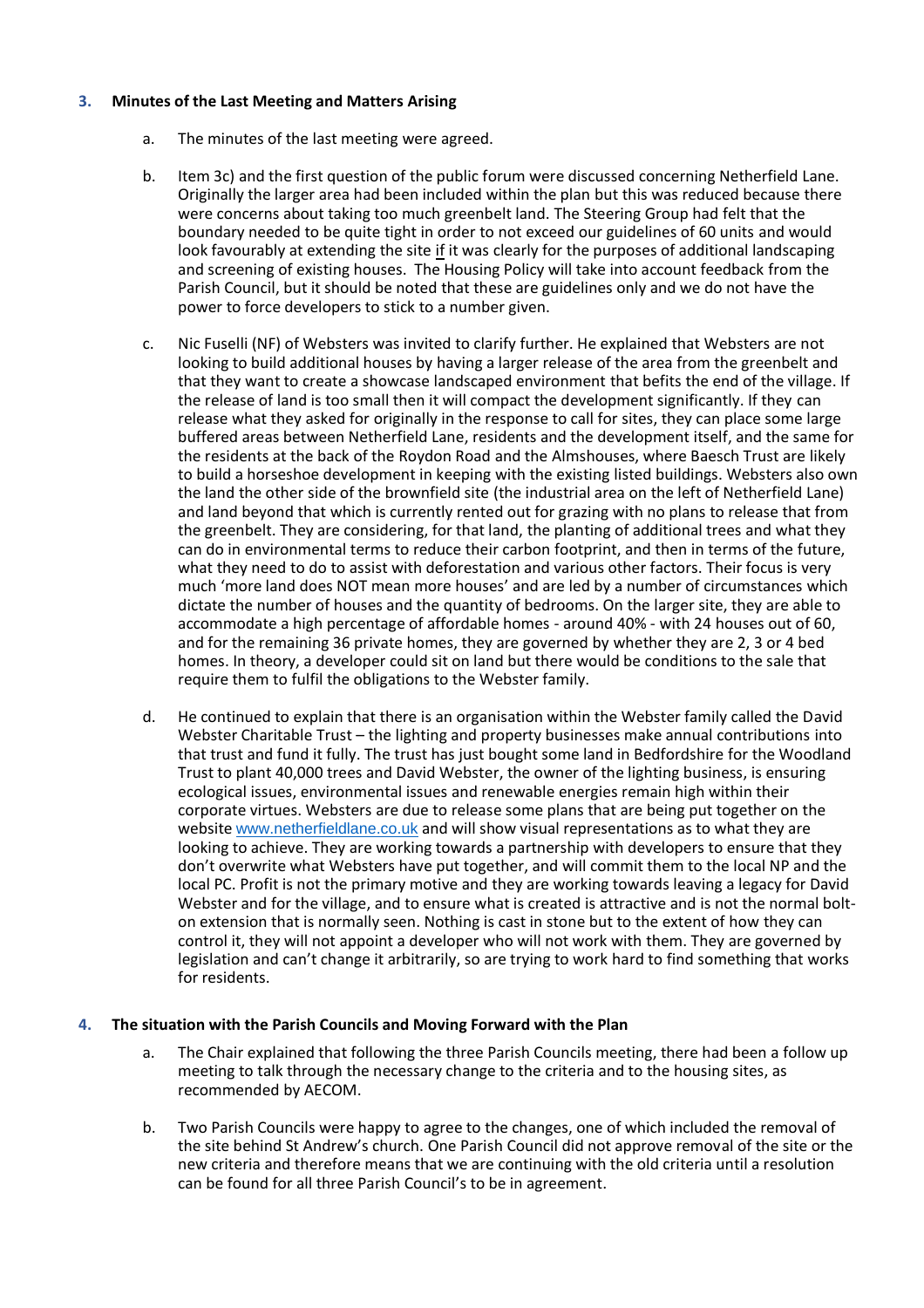- c. An informal workshop has been organised for Stanstead Abbotts Parish Council (SAPC) on Thursday 21 January which will explain the criteria and the steps taken to date. It is a complex and technical process, and by holding this workshop it is hoped this will instil confidence in the Councillors, with the aim of eventually presenting the new criteria and list of sites to them again. It had been hoped that AECOM could chair the workshop but they are not able to attend so a more local Chair is being explored.
- d. A decision needs to be made on the material that is presented to the workshop and that a meeting should be held to discuss further. **Action: Housing Sub-Group**
- e. It was reiterated that AECOM do not approve the plan and the final decision is made by East Herts District Council (EHDC). AECOM review what we have done initially, they begin writing their report and discuss it with us, we make changes as we have done, and they send us a final report. The conclusions on page 25 of the AECOM report explain where we are currently and what has been presented to the Parish Councils.
- f. The Chair thanked St Margarets (SMPC) and Great Amwell (GAPC) Parish Councils for their support in contacting SAPC to understand the issues.

#### **5. Finance and Technical Support**

- a. MD reported there has been little spend due to Covid restrictions and we are now approaching the end of the financial year so there is likely to be underspend. Any unspent money must be returned, as long as it's not less than £1k, and can then be re-applied for.
- b. Technical Support the Housing Report has been returned but we are still waiting for a response to the Design Report. **Action: JD to follow up with AECOM**
- c. JV reported that we have applied for a Conflict Resolution package through Locality, seeking help for an independent body to assist with the conflict of the lead Parish Council. She explained that SAPC were the lead PC Council when we submitted our area designation, as the other two Parish Councils didn't have the capacity to get involved.

#### **6. Covid and the Consultations**

- a. The consultations are currently on hold due to the pandemic. As restrictions may be in place for some time, it was felt that we shouldn't wait until we are able to hold physical meetings which is likely to be around June/July, and instead make use of all the online opportunities that exist. This particular consultation is an informal part of the process, taking place before our statutory regulation 14 consultation, and we could therefore consider extending the proposed 6 weeks consultation.
- b. Webinars were felt as being a good way forward as we could hold a series of topics to present, as well as having information on the website.
- c. Leafleting has previously been mentioned but with current pandemic regulations in place, this would not be possible at the present time. We should however continue to plan for when the restrictions are lifted so that leafleting is then possible.

#### **7. Analysing and Publicising Feedback from Consultations**

- a. The Chair reported that she has a meeting next week to talk about possibly resurrecting the Parish Magazine which could allow us to communicate with residents and provide them with feedback on the consultation.
- b. JV explained that it is possible to issue a simple questionnaire with the use of Survey Monkey; an online tool which provides analysis. There would be no separate payment as she currently has a whole year's subscription purchased for another Neighbourhood Plan.
- c. Consideration needs to be given to those who do not have internet access, and it was suggested that we could perhaps offer a telephone service so that residents can ring in. It was also felt that notices around the village would reach out to those walking, and that leaflets could perhaps be left at the pharmacy and the Co-op. Consideration needs to be given to quarantining leaflets for at least 72 hours.